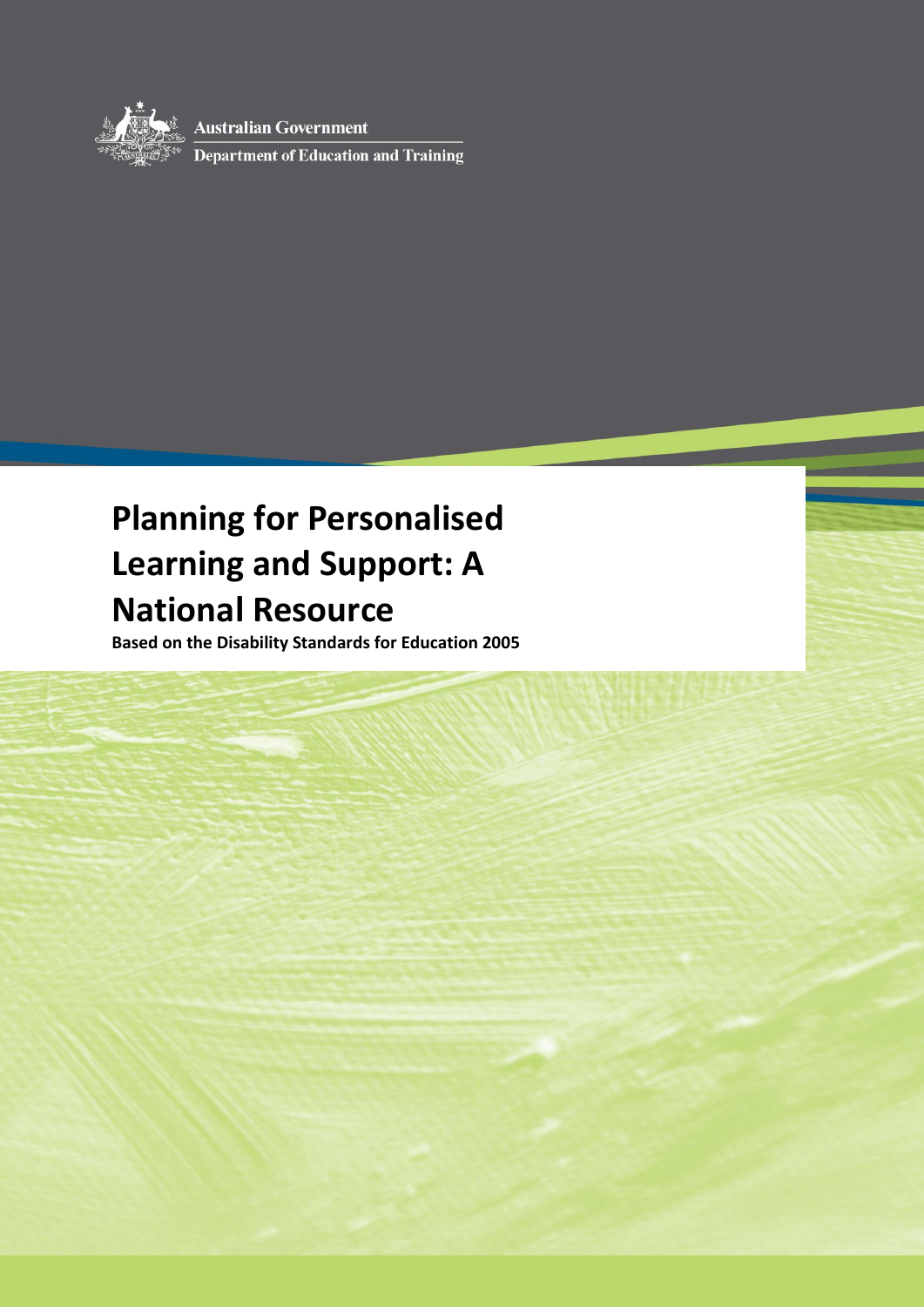ISBN:

(PDF) 978-1-76028-261-5

(DOCX) 978-1-76028-262-2



With the exception of the Commonwealth Coat of Arms and where otherwise noted all material presented in this document is provided under a Creative Commons Attribution 4.0 [\(http://creativecommons.org/licenses/by/4.0/\)](http://creativecommons.org/licenses/by/4.0/) licence.

The details of the relevant licence conditions are available on the Creative Commons website (accessible using the links provided) as is the full legal code for the CC BY 4.0 [\(http://creativecommons.org/licenses/by/4.0/legalcode\)](http://creativecommons.org/licenses/by/4.0/legalcode)

The document must be attributed as *Planning for Personalised Learning and Support: A National Resource.*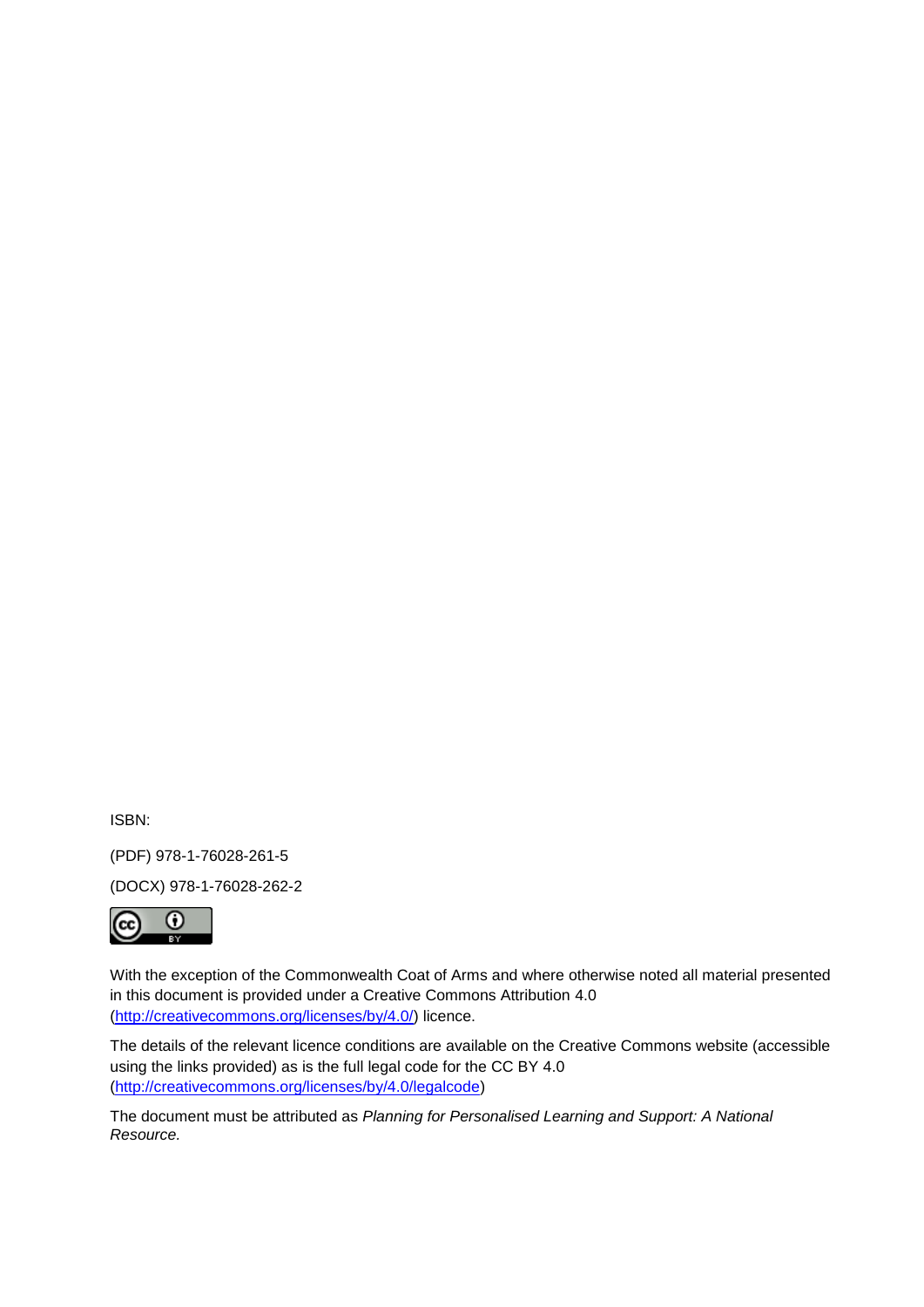# **Table of Contents**

| $\overline{2}$ |
|----------------|
| 3              |
| 3              |
| $\overline{4}$ |
| 6              |
| 8              |
|                |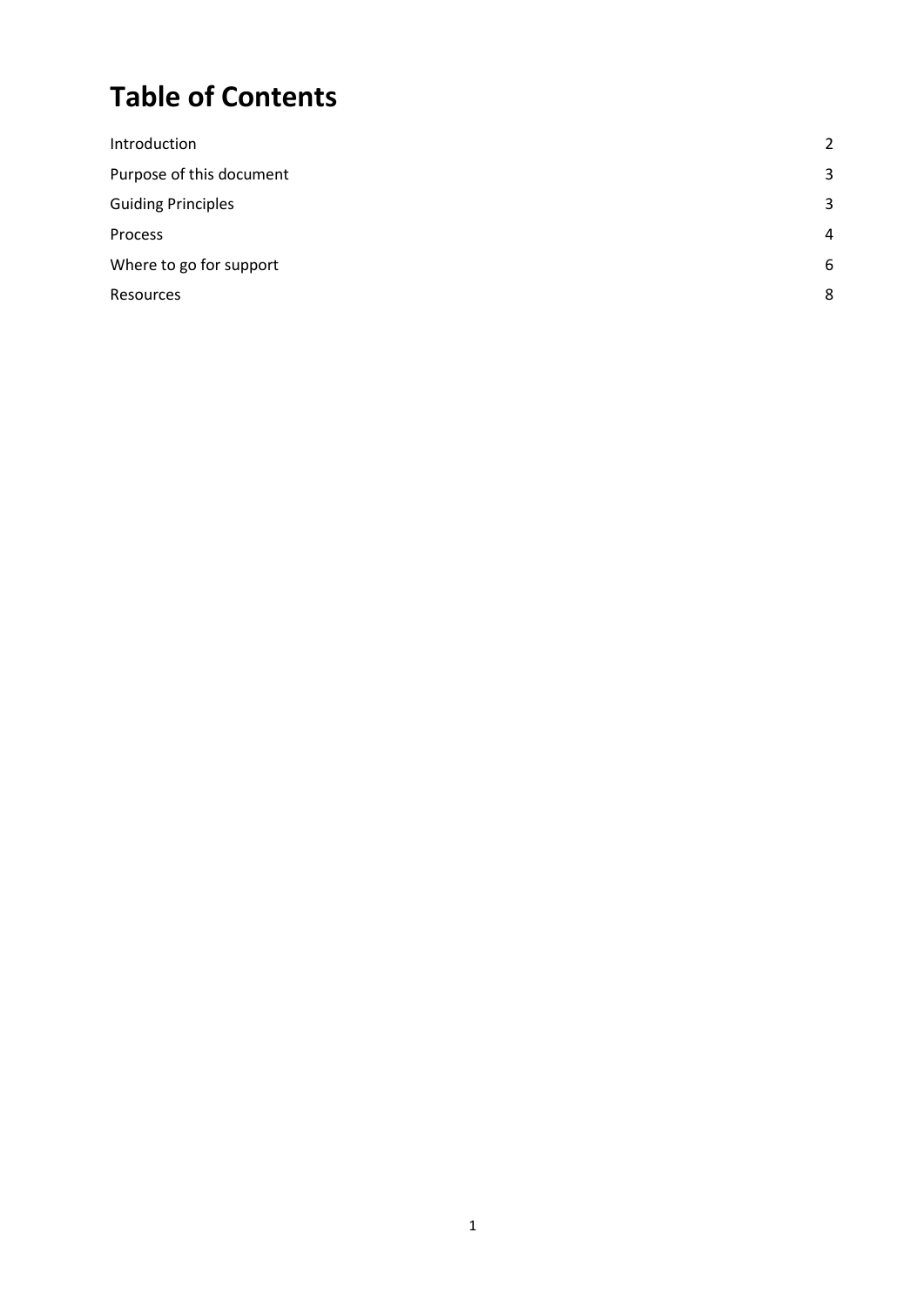### <span id="page-3-0"></span>**Introduction**

Schools have responsibility for maximising the learning outcomes and wellbeing of all students and for providing access to a high-quality education that is free from discrimination. All children are entitled to quality education experiences. Students should feel that they are included in an environment of high expectation where they are both able and enabled to learn.

At the core of inclusive education is the human right to education for all, which is pronounced in the *Universal Declaration of Human Rights* in 1948 (UNESCO). This resource supports inclusive education.

Inclusive education means that all students are welcomed by their school in age-appropriate settings and are supported to learn, contribute and participate in all aspects of school. Inclusive education is about how schools are developed and designed, including classrooms, programmes and activities so that all students learn and participate together. In order to create an inclusive environment, changes and modifications may need to be made to help a student or group of students participate on the same basis as other students. The changes or modifications made will reflect the assessed individual needs of the student and can be made in both the classroom and whole school setting.

Modifications are often referred to as adjustments to meet individual needs. Adjustments can be made to a range of areas to support an individual student, including but not limited to the way that teaching and learning is provided, changes to the classroom or school environment, the way that students' progress and achievements are assessed and reported to parents, the provision of personal care and planning to meet individual needs, as well as professional learning for teachers and support staff.

The legal responsibilities of educators who work with students with disability are outlined in the Disability Standards for Education 2005 (the Standards). The Standards seek to ensure that students with disability can access and participate in education on the same basis as other students. The Standards were formulated under the *Disability Discrimination Act 1992* (DDA). The Standards clarify and elaborate the legal obligations of all education providers to students with disability under the DDA. The Standards also set out how education is to be made accessible to students with disability to enable them to participate in education on the same basis as students without disability, including the provision of 'reasonable adjustment' where necessary to enable this.

The Melbourne Declaration on Educational Goals for Young Australians (2008) is a commitment to action in education, and was agreed to by all Education Ministers. It states that all young Australians should be successful learners. For this to be achieved, educators need to provide personalised learning that aims to fulfil the diverse capabilities of each student.

2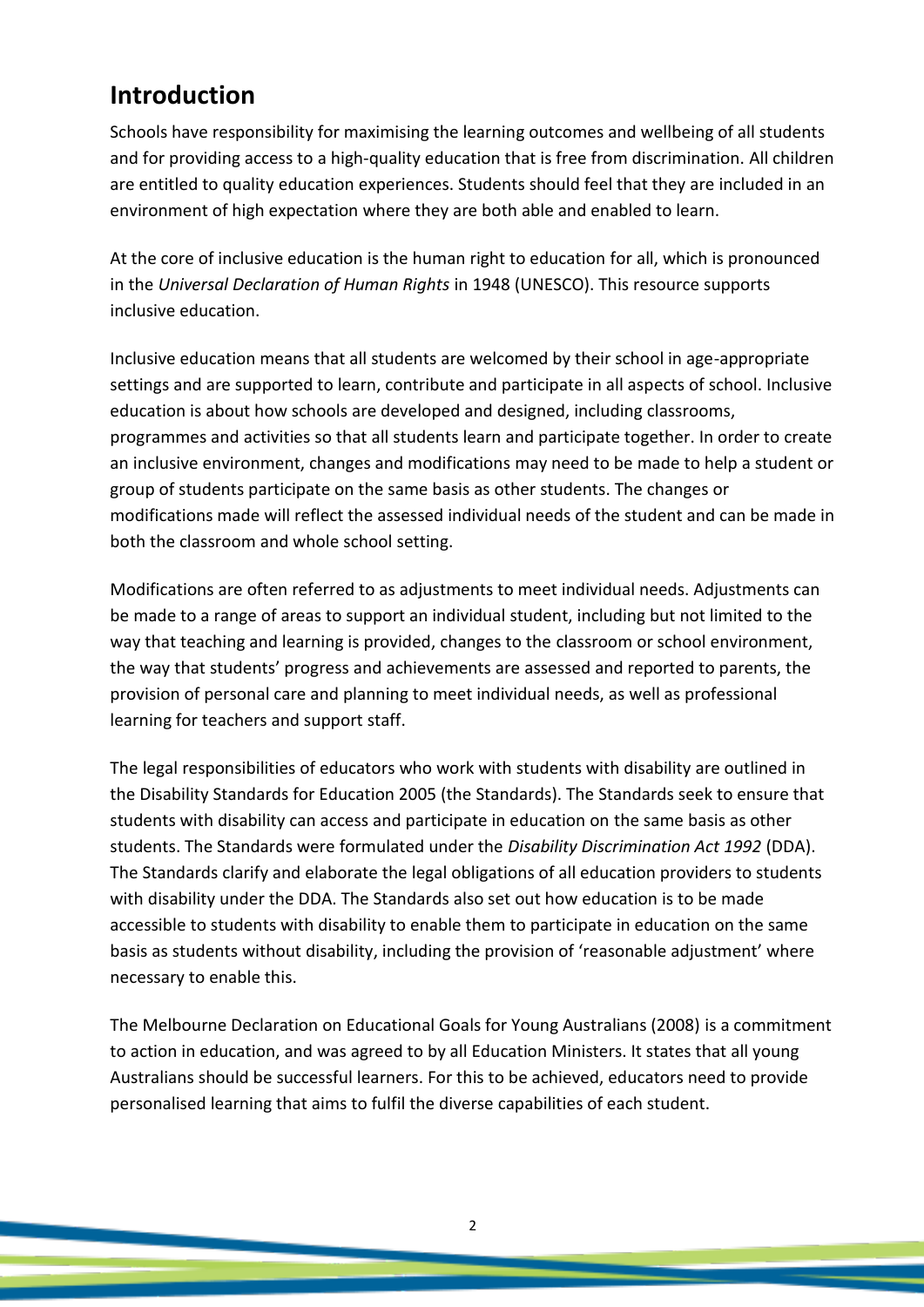Schools demonstrate respect and support for the learning, strengths and needs of students from diverse, linguistic, cultural, religious and socioeconomic backgrounds. Effective teachers plan how to best respond to the needs and interests of their students.

# <span id="page-4-0"></span>**Purpose of this document**

<span id="page-4-1"></span>Personalised learning requires attention to the unique needs of all students of all abilities, acknowledging that each have different learning needs. This resource provides guidance around personalised learning and support.

# **Guiding Principles**

Every student has their own aspirations, learning needs, strengths and interests and it is the responsibility of schools to respond to every student and their unique characteristics, with high expectations for achievement. Providing personalised learning and targeted support is one way they achieve this.

The principles underlying personalised learning and support involve:

#### **1. Quality teaching and learning**

- All students can learn.
- Every child has a right to a high quality education.
- Effective teachers provide engaging and rigorous learning experiences for all students.
- A safe and stimulating environment is integral to enabling students to explore and build on their talents and achieve relevant learning outcomes.
- For students with disability and additional learning needs, reasonable adjustments should be made where required.

#### **2. Consultation**

- Effective consultation requires meaningful participation by all contributors and should recognise the input of all participants; the student, their family or carer, school personnel, other professionals and other relevant people.
- The Disability Standards for Education 2005 state that, before the school makes an adjustment for a student, the student or the family/carer of the student must be consulted about the type of adjustments required.
- Consultation should be tailored to the needs of the student and their family or carer. It should involve consideration of learning needs and strengths, aspirations, cultural, social and religious diversity.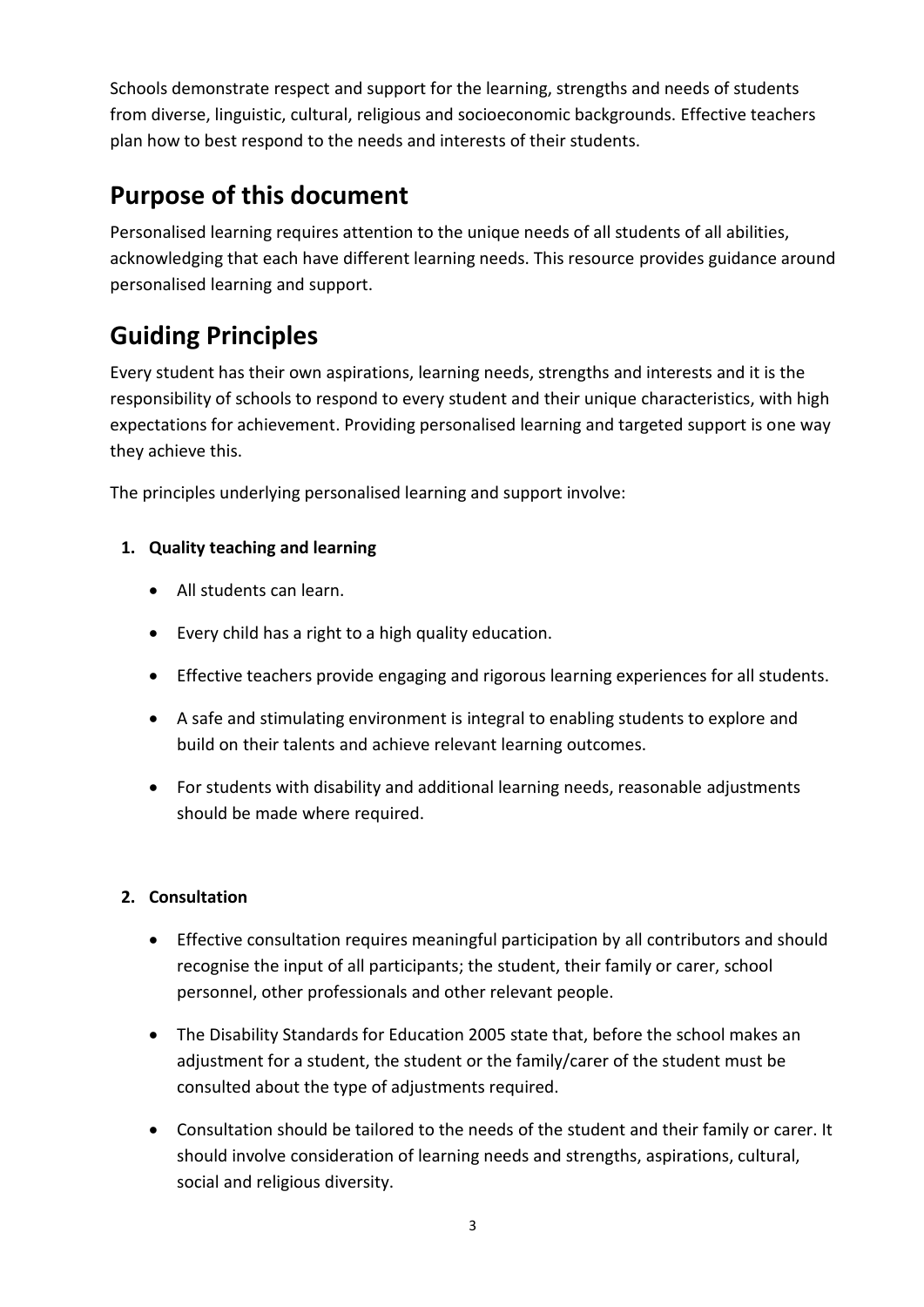- Decision-making processes can include the student and people who support the student on a regular basis. This can include parents, carers, other family members, other professionals and relevant school staff. Decisions should be clearly explained to and understood by all people involved in this process.
- Families are able to make decisions about the nature of their involvement in the consultation process.

#### **3. Collaborative practice and planning**

- Meeting the learning and support needs for all students is the responsibility of the school principal, teachers and the school community working together.
- Collaborative planning is enhanced by focusing on goals, strategies, learning needs and strengths, and achievement.
- Planning should be clear, timely and transparent for everyone involved.
- Decision-making processes should be inclusive and understood by the student and their family or carer, school staff and other relevant people.

### <span id="page-5-0"></span>**Process**

The United Nations Convention on the Rights of Persons with Disabilities (2008) is a global effort to promote the equal and active participation of all people with disability. Australia ratified this convention, which means that it is committed to promoting, protecting, and ensuring that people with disability are given full [equality under the law.](http://en.wikipedia.org/wiki/Equality_under_the_law) The process of personalised learning and support is in line with the Convention, and aims to ensure that effective personalised support measures are provided in learning environments that maximise academic and social development, consistent with the Convention's goal of full inclusion.

Personalised learning requires attention to the unique needs of all students of all abilities, acknowledging that each have different learning needs. This is particularly relevant for students with disability and additional learning needs.

In addressing personalised learning and support, a process can be followed which involves the student's support networks, and which aims to build on the student's strengths.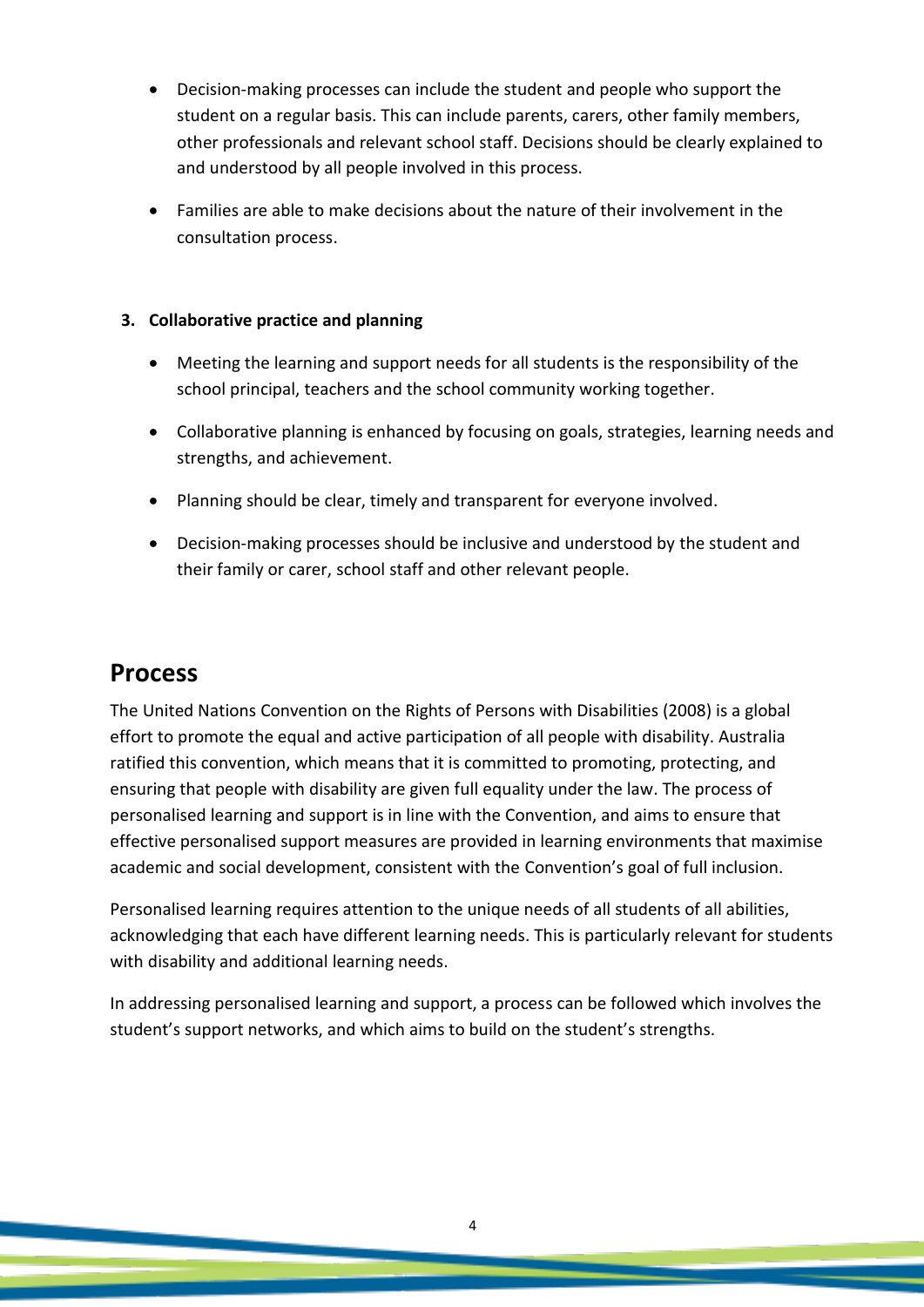The personalised learning and support process is informed by:

- Gathering information about the student's learning strengths and needs
- Considering the student's background, including their cultural and family context
- Assessing the available resources within the school and school staff capability. This may lead to additional staff training, re-allocation of school resources, developing new programmes or systems
- Identifying the student's goals and skills required for the future
- Examining strategies for teaching
- Determining timelines for reviewing goals and the planning process.

Below are four key steps in implementing personalised learning and support:

#### 1. **Get to know the student**

- Get to know the student, their background, strengths, interests and goals.
- Conduct or gather assessments to identify the types of adjustments required to support the student. Assessment can relate to access, participation, behaviour support, medical needs, or learning supports.

#### 2. **Consult**

- Engage with the student and their family/carer to identify the student's aspirations, goals, strengths and needs.
- Seek expert advice, where relevant, on the students' needs; including medical, personal, physical, communication, sensory and learning needs.
- Seek clarity in understanding current achievement levels to ensure high expectations in personal education outcomes.
- Ongoing consultation may be required as the students' needs change.
- **3. Plan and implement personalised learning and individualised support measures**
	- Identify options and select adjustments, interventions and other supports that will be provided to address the student's identified learning needs and build on their strengths.
	- Consider the impact of the adjustments on the student, other students and the school.
	- Design age-appropriate learning tasks, resources and learning materials
	- Seek any required equipment, assistive technology, or additional resources for the student's learning needs.
	- Identify and complete professional learning if required.
	- Select and implement appropriate teaching strategies to facilitate effective learning for the student.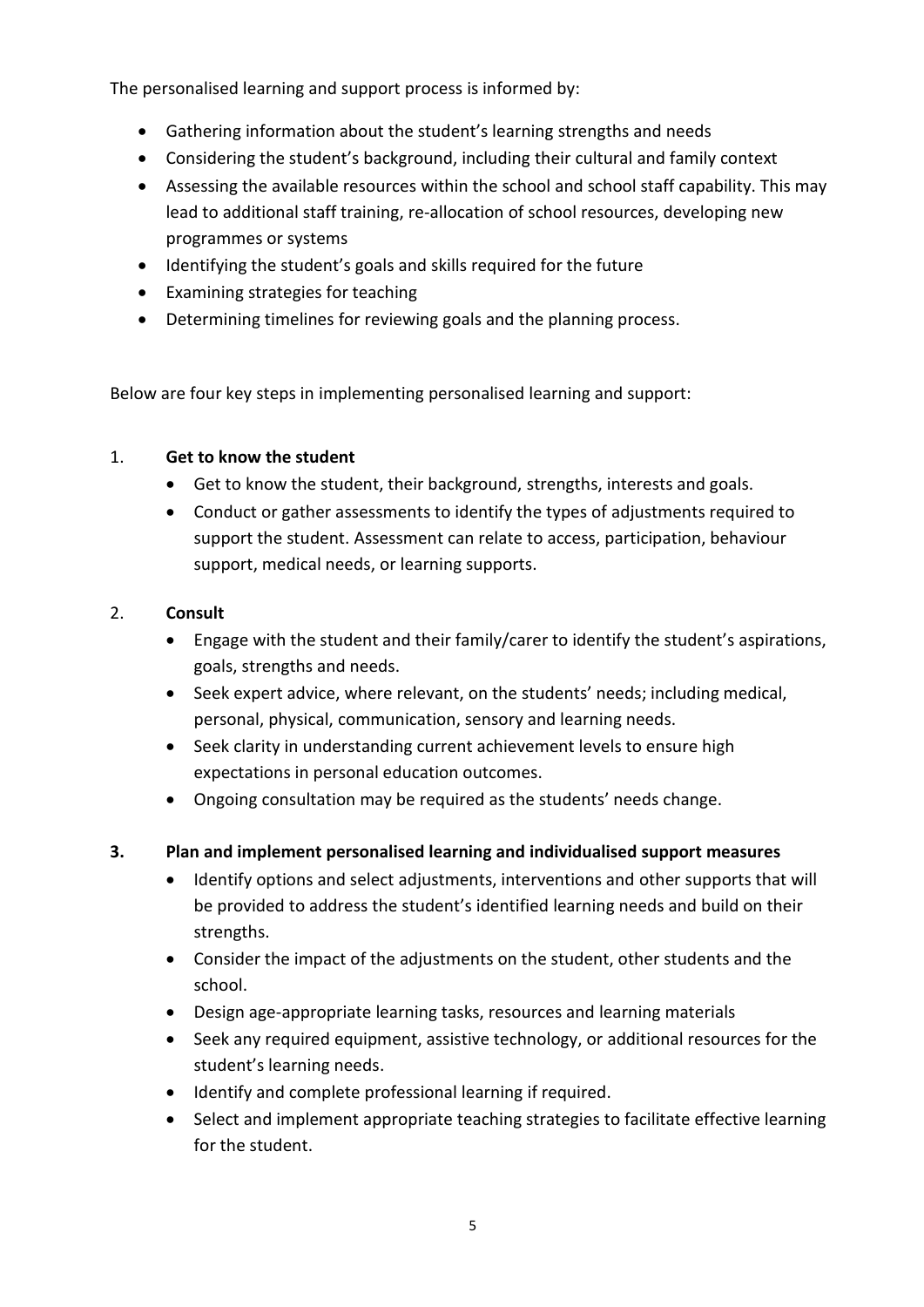- Embed differentiated classroom practice within teaching and learning programmes throughout the school.
- Determine a monitoring process and review timeframe.

#### **4. Evaluate the impact of personalised support measures provided to the student**

Support measures provided to the student should be evaluated by the team involved in the planning. The reviews can be discussed and agreed to by the planning members. It is important to review the support measures provided on a regular basis to ensure that the adjustments made are still relevant and required for the student to achieve high quality outcomes, or whether further support measures need to be incorporated.

<span id="page-7-0"></span>If the student requires new adjustments, modifications to equipment, or new resources to support learning and participation, these should be discussed again with the planning team. The focus should always be on the student and how these support measures will assist the student to reach their goals.

### **Where to go for additional guidance or assistance**

Most school based learning is a social, collaborative undertaking that happens in a school community. Developing positive and respectful relationships forms the basis for building strong school communities that support student learning.

Teachers should seek additional assistance and guidance from their school principal and support from school teams.

Families seeking additional assistance and guidance are encouraged to discuss this with their child's teacher, and meet with the school principal if further advice is required.

This is best done by:

- Requesting a meeting
- Writing a letter or email to organise thoughts before the formal meeting.
- In the meeting, encourage an open dialogue through active listening and by outlining your views and queries clearly and constructively.
- Ask that the outcomes and any proposed actions are written and distributed to each participant.

If you then still feel that you need further advice or guidance, or have concerns around the outcomes from your discussions with the school, you can discuss the issue with an education authority.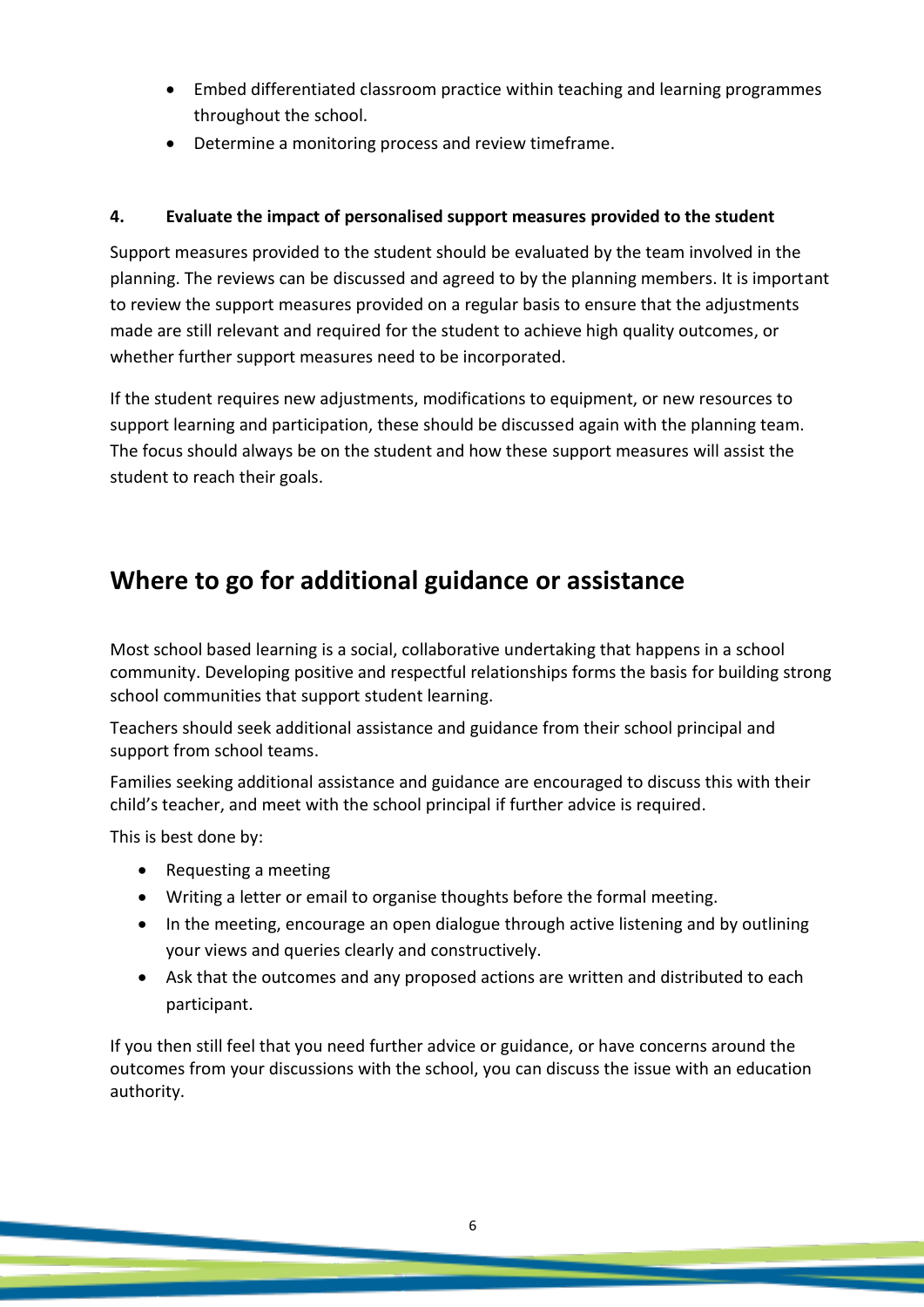Australian schools are governed by different education authorities:

- Government schools are governed by a State or Territory education authority (such as an 'Education Department').
- Non-government Catholic schools are usually governed by a Catholic education authority in each State or Territory (such as a 'Catholic Education Commission').
- Some non-government schools may be governed by a church or religious organisation (such as the Anglican Diocese, or the Seventh Day Adventist Church).
- <span id="page-8-0"></span>Other non-government schools are accountable to their School Boards.

Further information and resources for parents and educators of students with disability are listed on the next page.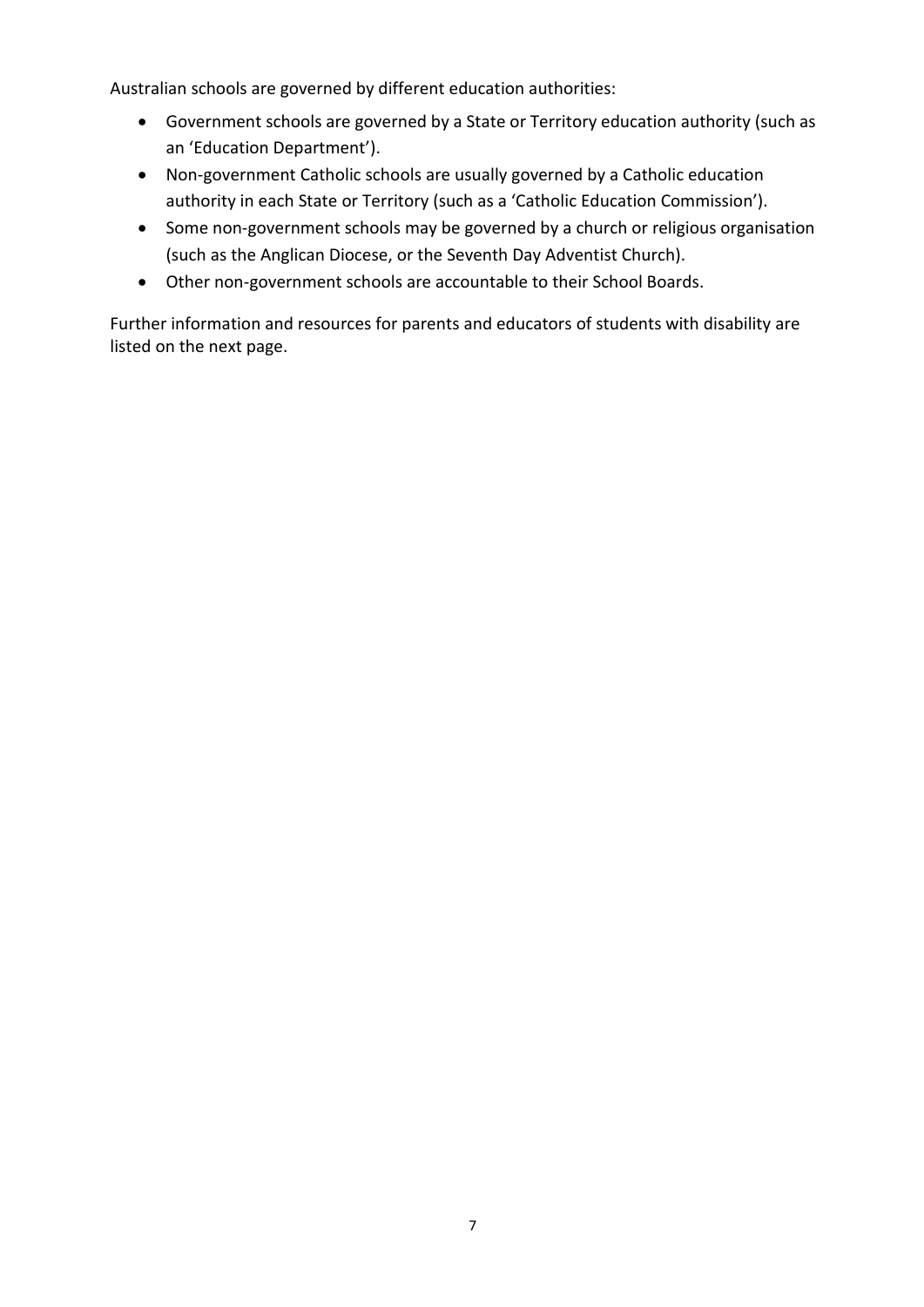### **Resources**

**National Resources for Parents and Educators**

**Australian Curriculum and Students with Disability**

<http://www.australiancurriculum.edu.au/studentdiversity/students-with-disability>

This website has information on personalised learning, adjustments and consultation. It also has examples of personalised learning which link to the Australian Curriculum.

*Disability Discrimination Act 1992 (***the DDA)**

<http://www.comlaw.gov.au/details/c2013c00022>

The Australian Human Rights Commission has a brief guide on the DDA at

[https://www.humanrights.gov.au/our-work/disability-rights/guides/brief-guide-disability-](https://www.humanrights.gov.au/our-work/disability-rights/guides/brief-guide-disability-discrimination-act)

[discrimination-act.](https://www.humanrights.gov.au/our-work/disability-rights/guides/brief-guide-disability-discrimination-act) This page includes frequently asked questions and complaint information.

**Disability Standards for Education 2005**

<http://www.education.gov.au/disability-standards-education>

This webpage includes the Standards, fact sheets and has a stocktake of education sector/jurisdiction information on the Standards.

*Disability Discrimination Act 1992* and the Disability Standards for Education 2005 <http://www.ddaedustandards.info/>

This website includes a range of useful information in a variety of accessible formats.

**Disability Standards for Education: A practical guide for individuals, families and communities** <http://resource.dse.theeducationinstitute.edu.au/>

The website provides information on the Australian law and discrimination, 'what's fair' in an educational setting, 'reasonable adjustments', and a range of other issues frequently raised by parents and carers of students with disabilities. The website discusses consultation and provides a meeting toolkit. The resource is illustrated by real life stories, scenarios and video clips.

**Melbourne Declaration on Educational Goals for Young Australians (2008)**

[http://www.curriculum.edu.au/verve/\\_resources/national\\_declaration\\_on\\_the\\_educational\\_g](http://www.curriculum.edu.au/verve/_resources/national_declaration_on_the_educational_goals_for_young_australians.pdf) oals for young australians.pdf

**State/Sector Resources for Parents and Educators** Information on state and territory government school education is available from the following websites:

 **Australian Capital Territory Government Education and Training Directorate** T 02 6207 5111 Website with information on supports for students with disability: [http://www.det.act.gov.au/school\\_education/disability\\_education](http://www.det.act.gov.au/school_education/disability_education) **New South Wales Department of Education** T 02 9561 8000 Website with information on supports for students with disability: <http://www.dec.nsw.gov.au/our-services/schools/disability-services>

**Northern Territory Department of Education**

T 08 8944 9305

Website with information on supports for students with disability:

<http://www.education.nt.gov.au/students/special-education-and-disability>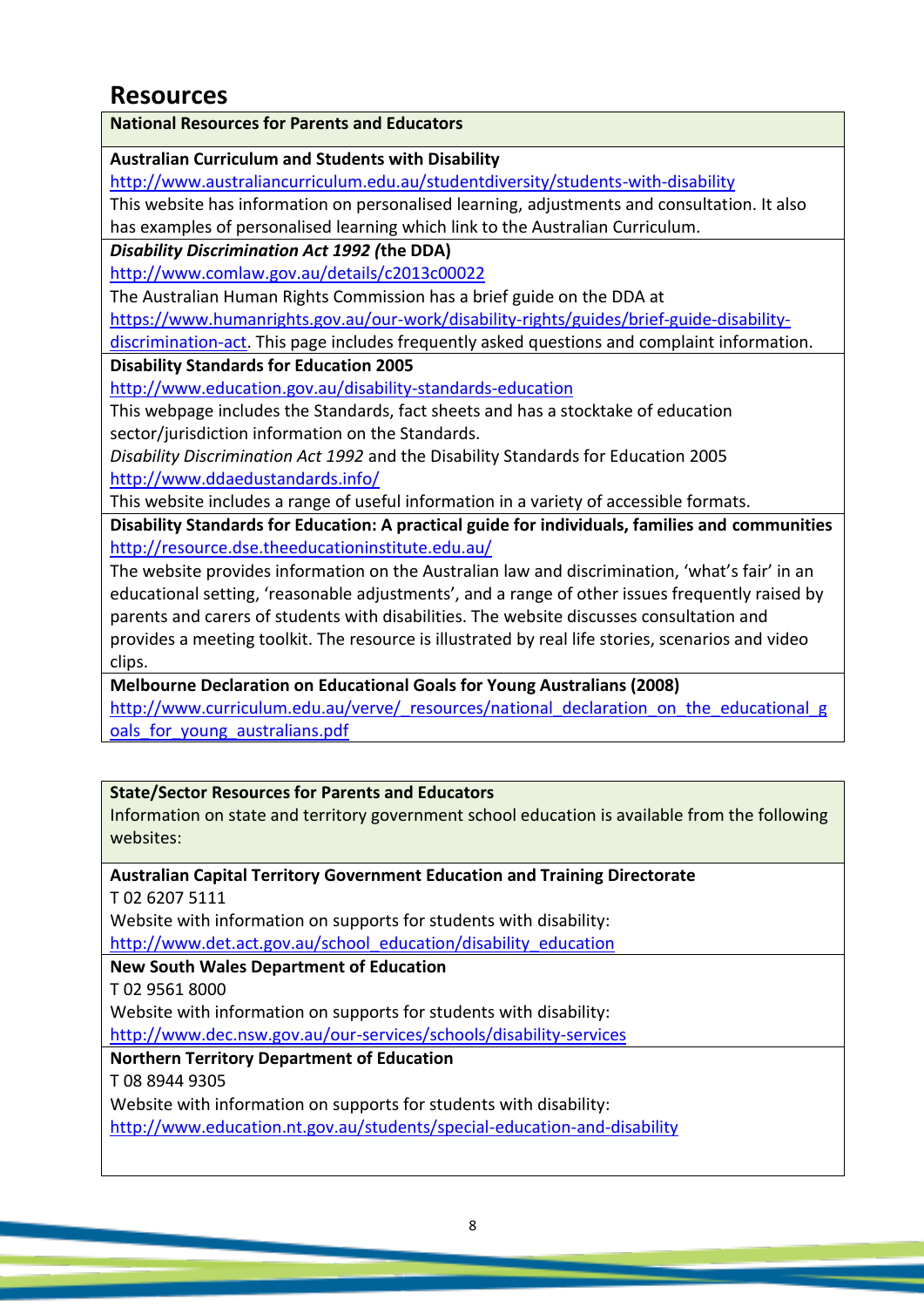|                                   | <b>State/Sector Resources for Parents and Educators</b><br>Information on state and territory government school education is available from the following |
|-----------------------------------|-----------------------------------------------------------------------------------------------------------------------------------------------------------|
| websites:                         |                                                                                                                                                           |
|                                   | <b>Queensland Department of Education and Training</b>                                                                                                    |
| T0732370111                       |                                                                                                                                                           |
|                                   | Website with information on supports for students with disability:                                                                                        |
|                                   | http://www.education.gld.gov.au/schools/disability/index.html                                                                                             |
|                                   | South Australian Department for Education and Child Development                                                                                           |
| T0882261000                       |                                                                                                                                                           |
| Students with disability policy:  |                                                                                                                                                           |
|                                   | http://www.decd.sa.gov.au/docs/documents/1/StudentswithDisabilitie-1.pdf                                                                                  |
|                                   | <b>Tasmanian Department of Education</b>                                                                                                                  |
| T1800816057                       |                                                                                                                                                           |
|                                   | Website with information on supports for students with disability:                                                                                        |
|                                   | https://www.education.tas.gov.au/parents_carers/schools-colleges/Programs-                                                                                |
|                                   | Initiatives/Pages/Students-with-Disabilities.aspx                                                                                                         |
|                                   | <b>Victorian Department of Education and Training</b>                                                                                                     |
| T0396372000                       |                                                                                                                                                           |
|                                   | Handbook and guidelines for students with disability:                                                                                                     |
|                                   | http://www.education.vic.gov.au/school/teachers/teachingresources/diversity/Pages/disabiliti                                                              |
| es.aspx                           |                                                                                                                                                           |
|                                   | <b>Western Australian Department of Education</b>                                                                                                         |
| T08 9264 4111                     |                                                                                                                                                           |
|                                   | Website with information on supports for students with disability:                                                                                        |
|                                   | http://det.wa.edu.au/ssen/detcms/portal/                                                                                                                  |
|                                   | <b>Independent Schools Council of Australia (ISCA)</b>                                                                                                    |
| T0262823488                       |                                                                                                                                                           |
|                                   | National website: http://isca.edu.au/                                                                                                                     |
|                                   | <b>ISCA Member Associations in states and territories include:</b>                                                                                        |
|                                   | Association of Independent Schools of the ACT Inc (AISACT)                                                                                                |
| Phone: (02) 6162 0834             |                                                                                                                                                           |
|                                   | Website: http://www.ais.act.edu.au/                                                                                                                       |
|                                   |                                                                                                                                                           |
|                                   | The Association of Independent Schools of New South Wales Ltd (AISNSW)                                                                                    |
| Phone: (02) 9299 2845             |                                                                                                                                                           |
|                                   | Website: http://www.aisnsw.edu.au/                                                                                                                        |
|                                   |                                                                                                                                                           |
|                                   | Association of Independent Schools of the Northern Territory Inc (AISNT)                                                                                  |
| Phone: (08) 8981 8668             |                                                                                                                                                           |
|                                   |                                                                                                                                                           |
| Website: http://www.aisnt.asn.au/ |                                                                                                                                                           |
|                                   |                                                                                                                                                           |
|                                   | <b>Independent Schools Queensland (ISQ)</b>                                                                                                               |
| Phone: (07) 3228 1515             | Website: http://www.aisq.qld.edu.au/                                                                                                                      |